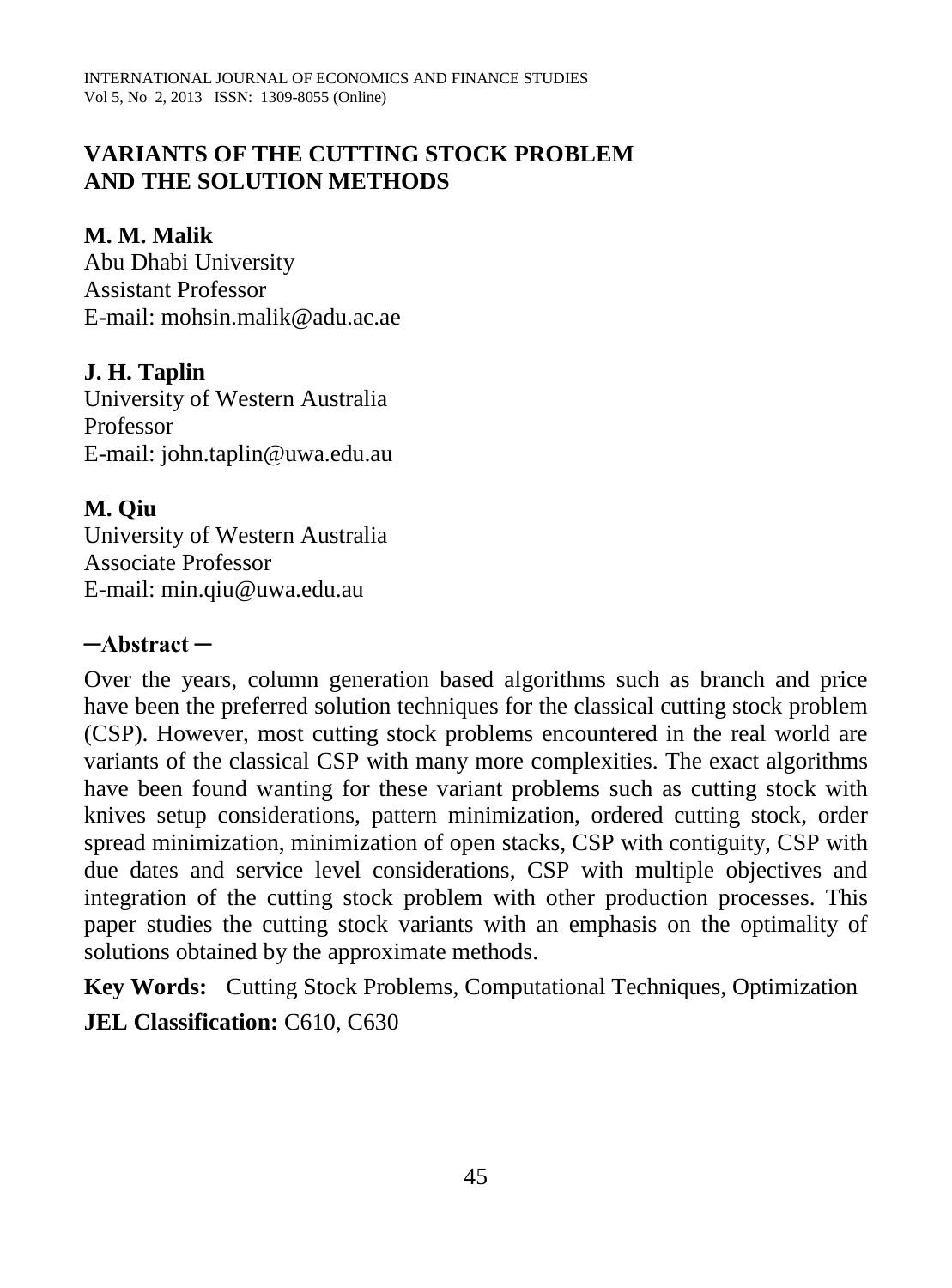# **1. INTRODUCTION**

The classical cutting stock problem (CSP) with only a trim minimization goal is best solved with the column generation method. The fractional values in the solution can be removed by resorting to rounding heuristics or by the branch and price algorithm. However, most industrial cutting stock problems are extensions of the classical CSP with added constraints and objectives. The effectiveness of an exact solution approach like column generation and 'branch and price' is limited for such complex problems leaving heuristics as the preferred option. The exact or global solution is not pursued because it is perceived to be intractable or too difficult to obtain and instead, good solutions but not necessarily the best ones are deemed to suffice. For example, Haessler [\(1975\)](#page-9-0) identified knife setup cost as an important factor during the conversion stage of a paper mill and solved it with a sequential heuristic. Chen, Hart & Tham [\(1996\)](#page-8-0) solved a combined objective function comprising trim loss and knife setup cost with simulated annealing. Pattern minimization problem (PMP) is a related problem where minimization of knife setup cost is carried out as a secondary objective to the trim loss criterion. McDiarmid [\(1999\)](#page-9-1) classified the pattern minimization problem as 'strongly NPhard' even if the trim loss solution was trivial implying PMP's enhanced complexity. Forester & Wáscher [\(2000\)](#page-8-1) used lexicographic search to minimize the number of setups or different patterns. Umetani, Yagiura & Ibaraki [\(2006\)](#page-9-2) proposed heuristics for similar CSP variants. Golfeto & Neto [\(2009\)](#page-8-2) used multiobjective evolutionary optimization algorithm to solve the cutting stock problem with knife setup considerations..

The Cutting Stock Problem (CSP) with contiguity, open stacks or order spreads are related computationally challenging cases because of the integration of two NP-hard problems of pattern generation and sequencing [\(Becceneri, Yanasse, &](#page-8-3)  [Soma, 2004\)](#page-8-3). Hinterding & Khan [\(1995\)](#page-9-3), Ragsdale & Zobel [\(2004\)](#page-9-4) and Respicio & Captivo [\(2005\)](#page-9-5) used genetic algorithms whereas Forester & Wascher [\(1998\)](#page-8-4) used simulated annealing to solve this CSP variant. Belov & Scheithauer (2007) developed a stepwise sequential heuristic for a combined problem of minimizing trim loss, open stacks and setup cost. Araujo, Constantino & Poldi [\(2011\)](#page-8-5) used a multi-objective evolutionary algorithm for a similar problem.

The assessment of above literature shows that the trim minimization problem has an efficient exact solution approach in column generation or branch and price (B&P) algorithm but the effectiveness of B&P is limited when variants of cutting stock problem are encountered in various industries, leaving heuristics as the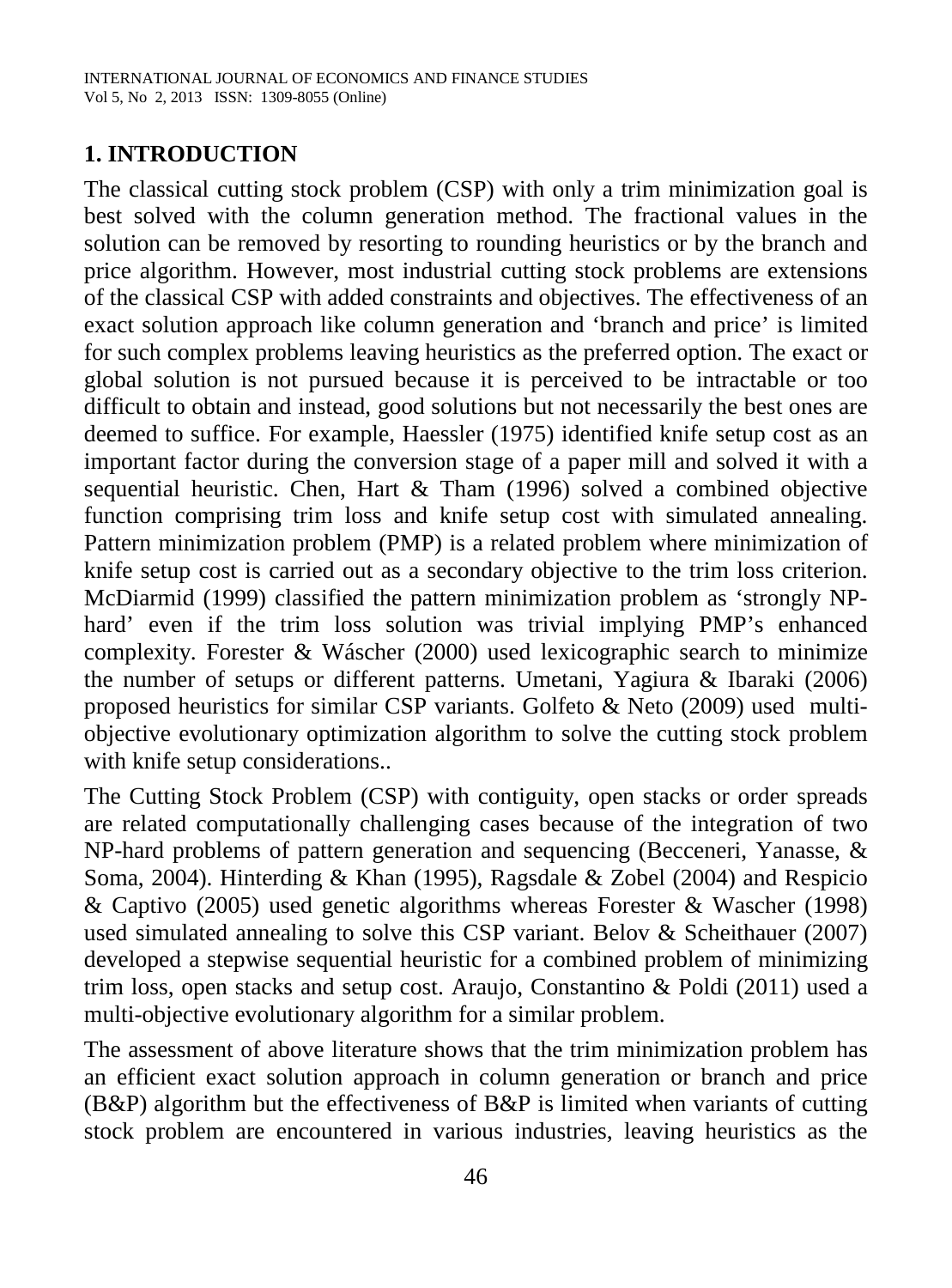preferred option to obtain good solutions. Heuristic methods and meta-heuristics are well known for their ability to solve very difficult or nearly intractable problems but the optimality of resulting solutions is not guaranteed. Since, in most these cases, the global optimal is also unknown, the effectiveness of metaheuristics in solving difficult problems cannot be quantitatively measured. Most of the computationally challenging cutting stock variants mentioned above are essentially two NP-hard problems solved simultaneously. It can be argued that if a solution method can efficiently solve one of the two NP-hard problems or part of a difficult joint optimization problem, it may be reasonable to assume that solution method will also be effective in obtaining a good solution to the overall problem. It may also help to quantify the robustness of the heuristic and metaheuristic methods to solve a particular type of optimization problem by comparing the results with exact solutions which are relatively easy to obtain for the classical cutting stock problem. This paper studies the computational complexity of the cutting stock variants and the appropriateness of the applied solution methods with an emphasis on the quality of obtained solutions by genetic algorithms (GA) so as to extrapolate its performance for bigger and more complex CSP variants.

# **2. META-HEURISTCS AND THE CUTTING STOCK PROBLEM**

The one dimensional (1-D) cutting stock problem involves optimal allocation or grouping of a finite set of items into a number of categories subject to constraints and, has been referred to as a 'grouping optimization problem'. Meta-heuristics such as evolutionary algorithms, simulated annealing and tabu search have been used as solution methods for the classical cutting stock problem and similar 'grouping optimization problems' such as the bin packing problems (BPP), timetabling problems, knapsack problems and vehicle loading problems. However, there are divergent views on the effectiveness of a standard genetic algorithm in solving grouping optimization problems. Falkenauer [\(1996\)](#page-8-6) proposed a new GA mapping scheme called Grouping Genetic Algorithm (GGA) for the BPP wherein each gene hosted a group of candidate solutions. It was deemed that with this arrangement, traditional genetic operators like crossover would be less disruptive. The improved experimental results were also backed by Gen & Cheng [\(2000\)](#page-8-7) in their analyses of genetic algorithms for bin-packing problems. On the contrary, Reeves [\(1996\)](#page-9-6) did not approve of grouping genetic algorithm and instead used the standard genetic algorithm hybridized with a local heuristic to reduce the size of the bin packing problem and found it to be effective.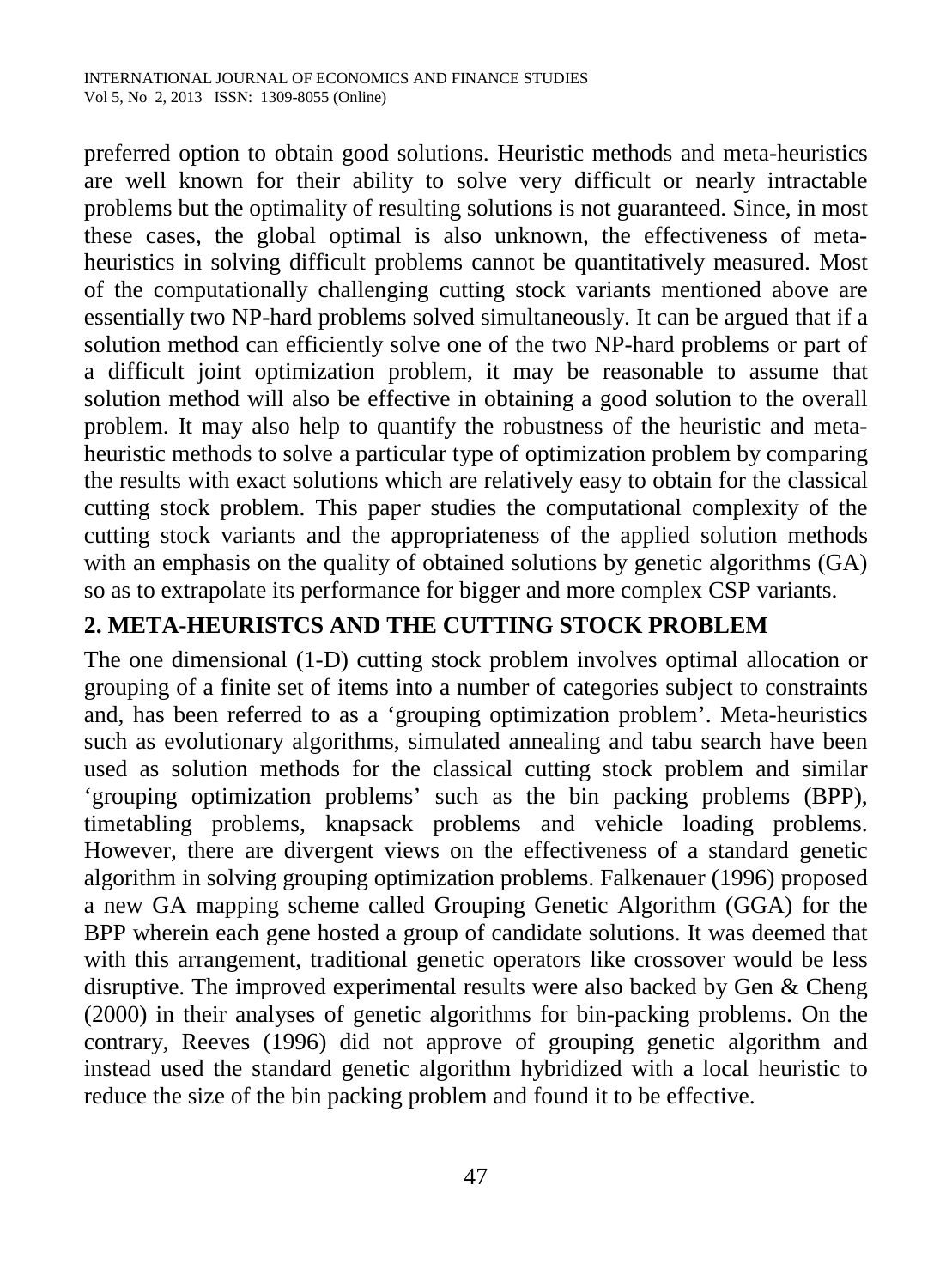Peng & Chu [\(2010\)](#page-9-7) utilized a two chromosome genetic representation for the classical cutting stock problem and the CSP with contiguity. The first chromosome consisted of different cutting patterns with each cutting pattern being represented by a single gene while the second chromosome represented the frequency of cutting patterns. Experimental results showed that their mapping scheme showed better or equally good results as those obtained by Liang et al [\(2002\)](#page-9-8) which used mutation as the only genetic operator for their cutting stock problem. Other application of evolutionary algorithms that utilized mutation as the only genetic operator include Chiong  $\&$  Beng [\(2007\)](#page-8-8) for the cutting stock problem and Stawowy [\(2008\)](#page-9-9) for the bin packing problem. Nevertheless, the utility of both crossover and mutation in obtaining improved solutions has been confirmed by Peng  $& Chu (2010)$  $& Chu (2010)$  when their genetic algorithm performed equally well as or better than Liang's evolutionary algorithm. Therefore, it is reasonable to assume that instead of jettisoning crossover altogether, a better genetic representation coupled with careful parametric settings is more likely to succeed.

# **3. COMPARISON OF GENETIC AGORTHIMS (GA) AND EXACT SOLUTIONS TO THE CLASSICAL CSP**

In the following sub-sections, two separate genetic representations are applied to the classical cutting stock problem to ascertain their usefulness in solving the variants of the cutting stock problem. The rationale behind testing multiple representations for suitability stems from the findings of the previous section that different GA representations have corresponded to different results

# **3.1 GA Representations for the Classical Cutting Stock Problem**

# **3.1.1 Single Chromosome Representation**

The single chromosome representation for five ordered lengths  $(m = 5)$  is shown in Figure 1-(a) where each gene represents an ordered length. If a cutting pattern is used more than once, it is treated as a new pattern i.e if a pattern is used *'n'* times it appears *'n'* times in the chromosome with the same combination of ordered lengths. Each pattern represents a possible combination of ordered lengths to be cut from the jumbo reel, therefore, the number of patterns in the Figure 1-(a) represent the required number of jumbo reels to meet the customer demand. The figure represents a relatively small problem where seven jumbo reels are sufficient to fulfill the demand. Although easy to model, this representation's major flaw is that the length of the chromosome increases considerably with increasing problem size, thus, accentuating the effects of crossover.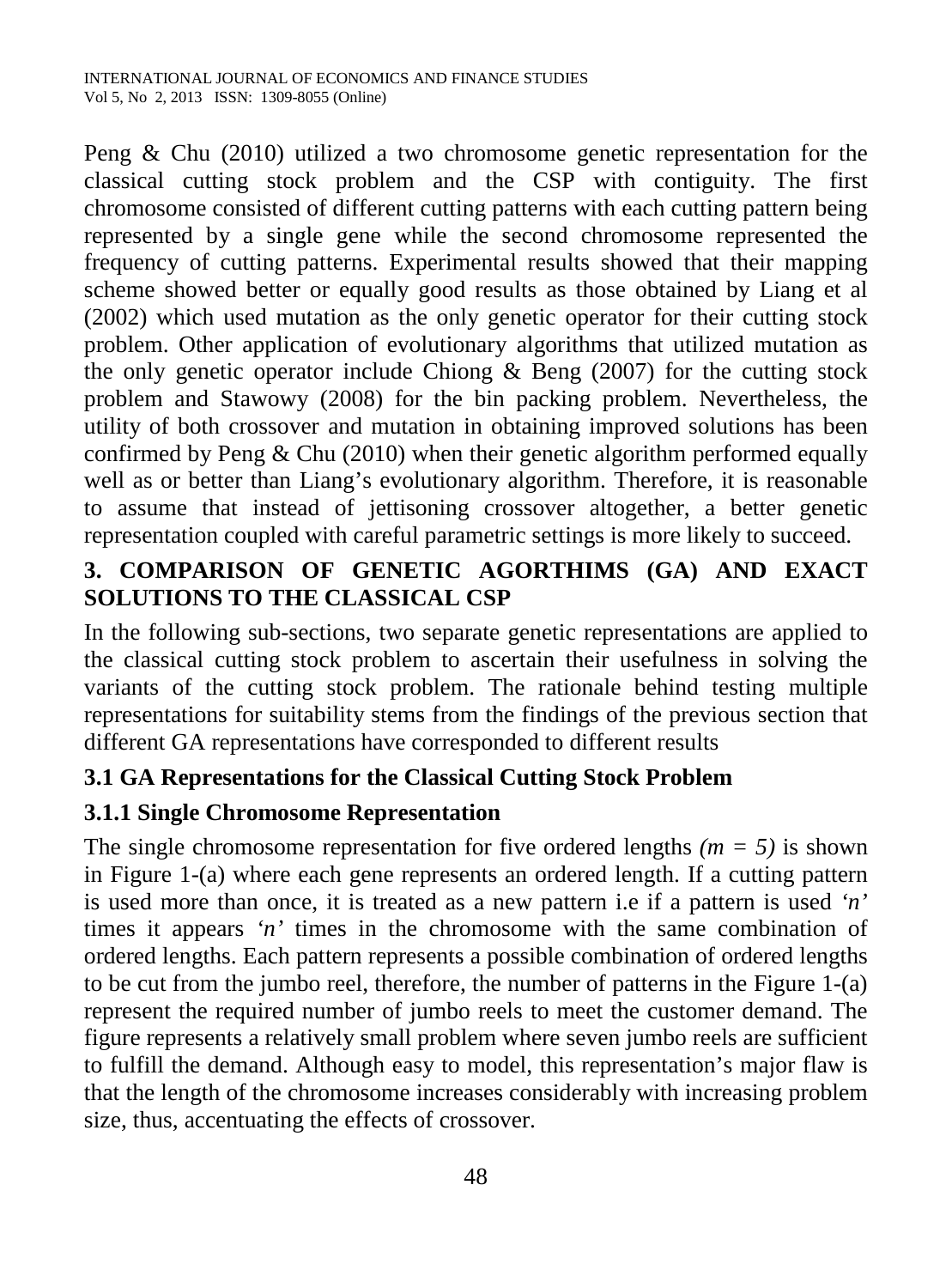| Pattern 1                | Pattern 2 | Pattern 3 | Pattern 4 | Pattern 5 | Pattern 6 | Pattern 7 |
|--------------------------|-----------|-----------|-----------|-----------|-----------|-----------|
|                          | o         |           |           |           |           |           |
| <b>Single Chromosome</b> |           |           |           |           |           |           |
| (a)                      |           |           |           |           |           |           |
| Pattern 1                | Pattern 2 | Pattern 3 | Pattern 4 | Pattern 5 | Pattern 6 | Pattern 7 |
|                          | Ω         |           |           |           |           |           |
| <b>Chromosome 1</b>      |           |           |           |           |           |           |
| Pattern Frequency        |           |           |           |           |           |           |
| 8<br>э                   |           |           |           |           |           |           |
| <b>Chromosome 2</b>      |           |           | (b)       |           |           |           |
|                          |           |           | -----     |           | .         |           |

**Figure 1: Genetic Representations of 1Dimensional Cutting Stock Problem**

#### **3.1.2 Two Chromosome Representation**

The two chromosome representation models the usage of each cutting pattern and its combination in two separate chromosomes as shown in Figure 1-(b). Possible combinations of ordered lengths are represented in the chromosome 1 and the chromosome 2 represents the frequencies of patterns which is different from the single chromosome representation where a repeat pattern was treated as a new pattern. Pattern 1 is used six times, pattern 2 seven times, pattern 3 eight times, pattern 4 nine times, pattern 5 not used at all, pattern 6 is used three times and pattern 7 is used four times. The total number of jumbo reels used to meet customer's demand is the sum of all the frequencies and for the example shown in Figure 1-(b), the required number of jumbo reels is forty three. Figure 1 shows that the two chromosome representation can handle much bigger problems with an additional chromosome having only a few genes. The two chromosome representation is similar to Peng & Chu [\(2010\)](#page-9-7) except that they assigned a group of ordered lengths to a single gene and here, each gene corresponds to a single ordered length.

# **3.1.3 GA Implementation**

Evolver, a GA application in the Palisade Decision Tools, is used to solve the problem. It has the capability to deal with two chromosome representations by treating its chromosome as comprising two distinct parts i.e the Evolver chromosome will have ' $n+m$ ' genes with 'n' representing the cutting patterns and *'m'* the frequencies. All the genetic operators are applied separately on these two parts. Evolver also comes with different 'solving methods', each of which is a different type of genetic algorithm with customized attributes. The Recipe solving method is a genetic algorithm that treats each decision variable as an ingredient in a recipe, trying to find the best mix by changing each decision variable independently. Grouping solving method is a special type of recipe genetic algorithm with a reduced search space; it involves multiple variables to be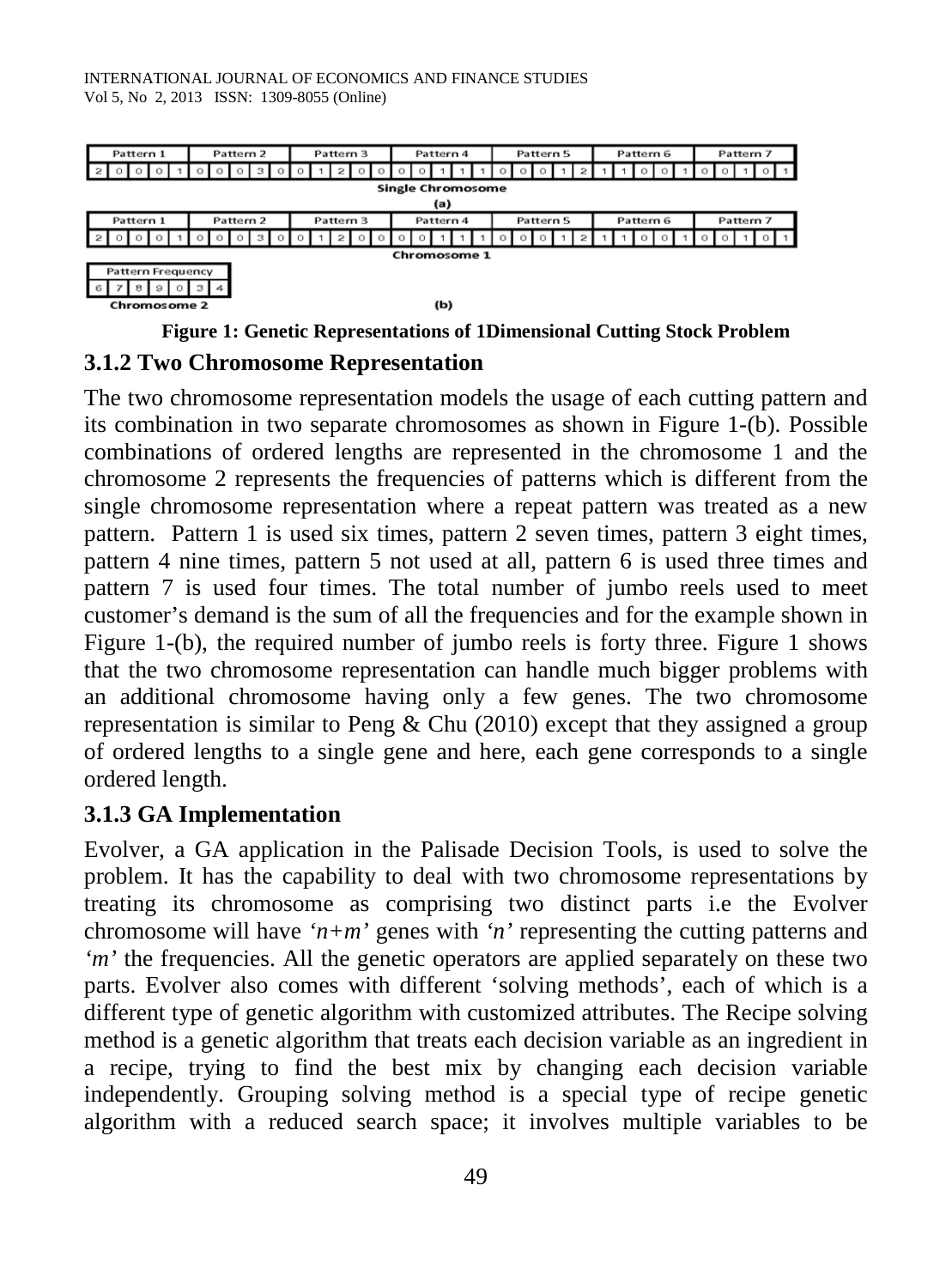grouped together in sets. The Grouping method is applied on the cutting patterns chromosome whereas the Recipe method is suitable for the frequency chromosome. A uniform crossover value of 0.5 is used across all experiments and auto mutation is used [\(Palisade, 2009\)](#page-9-10). The initial population of 2500 gave good results without significant increase in the computational load and was therefore selected for all the experiments. The global known optimum obtained by an exact solution method was used as the stopping criterion and in case optimal solutions were not obtained by GA, experiments showed that GAs converged before 200 equivalent GA generations or 500,000 iterations; therefore, it was used as the stopping criterion.

### **3.2 The Exact Solution Approach**

The exact solutions were obtained by solving the continuous relaxation of the original integer problem with the column generation method. With Excel built-in functions and a Visual Basic for Application (VBA) program, Solver was automated for repeated exchange of information between the restricted master and dual problem of column generation approach. Once an optimal solution to the linear relaxation was obtained, an appropriate rounding heuristic as proposed by Wascher & Gau [\(1996\)](#page-9-11) was applied to obtain integer solutions.

### **3.3 Random Test Instances Generator**

Gau & Wascher [\(1995\)](#page-8-9) introduced a test set generator (CUTGEN) for the cutting stock problem wherein three important input parameters number of cuts or number of ordered lengths  $(m)$ , demand factor  $(\tilde{d})$  and length factor  $(b)$  are varied one at a time to randomly generate several classes of test instances. Although no genetic algorithm representation has been tested against CUTGEN, it has been used as a test data generator for various other solution approaches to the CSP [\(Poldi & Arenales, 2009;](#page-9-12) [Umetani et al., 2006;](#page-9-2) [Wascher & Gau, 1996\)](#page-9-11). The number of ordered lengths *(m)* to be cut from the jumbo reel is an important input parameter for the cutting stock problem. Different values of '*m*' used in the comparison are 3, 5, 7, 10 and 15. The second input parameter for the cutting stock problem is the individual demand of ordered lengths which has been treated as a random variable. Average demand per order  $\tilde{d}$  is the determinant of the total demand for ordered lengths with two values of  $\tilde{d} = (10, 50)$  to differentiate between the low and high demand cutting stock problems. The total demand of all ordered lengths is given by (1).

$$
D = m * \tilde{d} \tag{1}
$$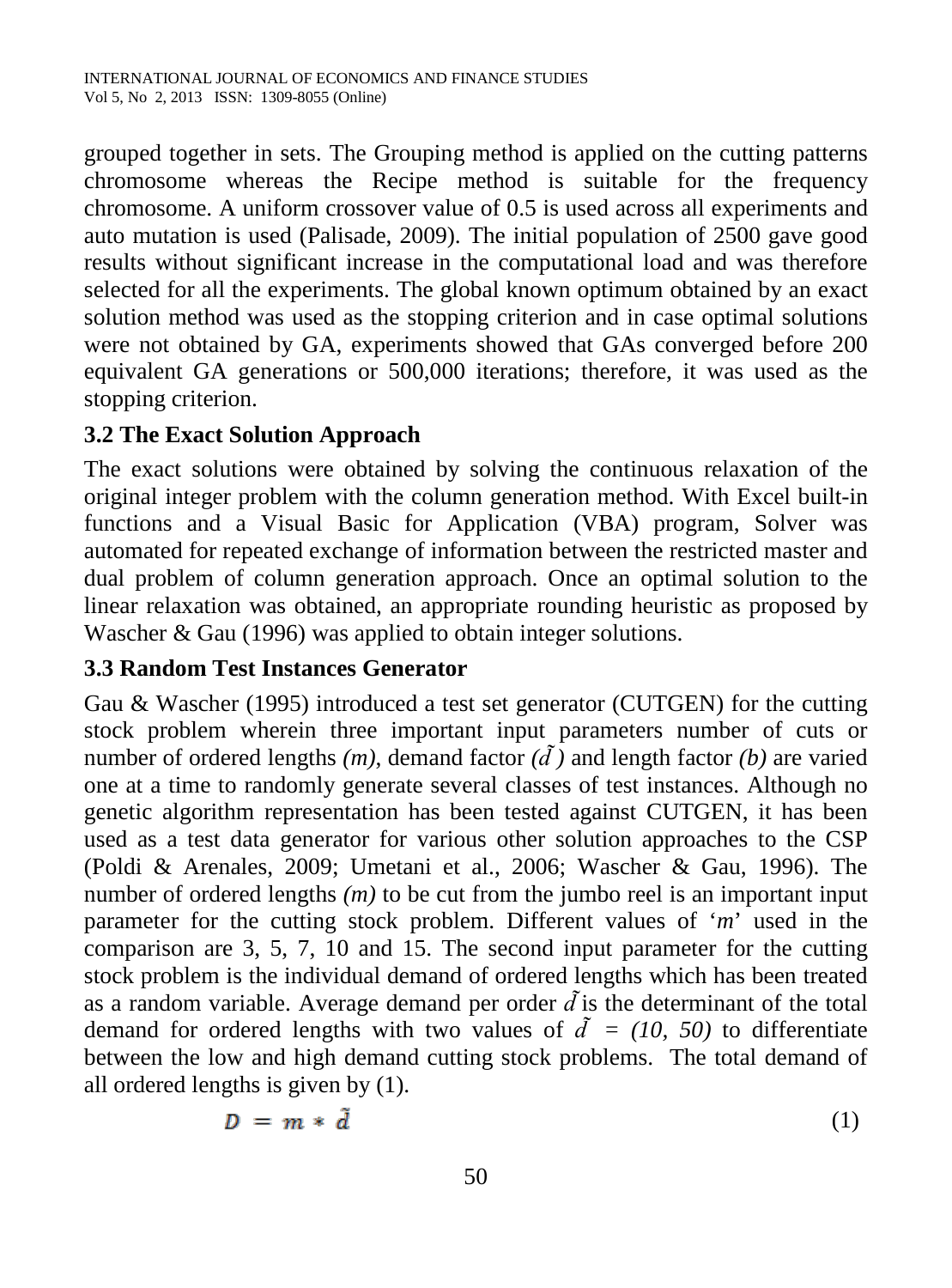The individual demand  $(d_i)$  of each ordered length  $(l_i)$  is represented by the following equation:

$$
d_i = (D \times R_i)/(R_1 + R_2 + \dots + R_m) \text{ where } i = 1, \dots, m-1 \tag{2}
$$

*Ri* is a random variable drawn from a uniform distribution *[0,1].* The demand for **mth** ordered length is determined by subtracting the individual random demands obtained from the above equation from total demand *D*.

$$
d_m = D - \sum_{i=1}^{m-1} d_i \tag{3}
$$

The ratio of ordered lengths  $(l_i)$  to the jumbo length  $(L)$  is defined as the length factor *(b)*. The length factor is third important input parameter which may affect the solution quality. Consideration of length factor for checking the effectiveness of different GA representations appears to have been ignored in all previous studies. The jumbo length for all problem instances is fixed at 10,000 length units, while different cases have been distinguished with respect to the order lengths. The order lengths are modelled as uniformly distributed integer random variables which were allowed to vary between one and a certain percentage *b* of *L*, i.e.  $l_i$ *[1000, b* $\times$ *L*]. The values of the length factor *b* that have been investigated were *b*= *0.25, 0.5, 0.75* and *1.0*. It is felt that comparing any solution technique on these 40 test problems will give a good measure of its effectiveness

# **4. RESULTS**

Of the two proposed single item per gene representations, the two chromosome representation performance is far superior and its deviation from the optima is plotted in Figure 2 against variations in the three input parameters. Figure 2 shows that the two chromosomes GA performed very well when the number of ordered lengths was less than 10, irrespective of demand and length factor variations. With  $m = 10$ , GA was still able to reach the global optimal for five of the eight test instances belonging to the same class but when faced with high demand and high ratio of length factor, the optimal values obtained by GA were two to three units (jumbo reels) away from the exact solution. When the number of ordered lengths increased to 15, GA was still able to match the exact solution approach when the demand and length factor were low but it fell short when the demand and length factor increased.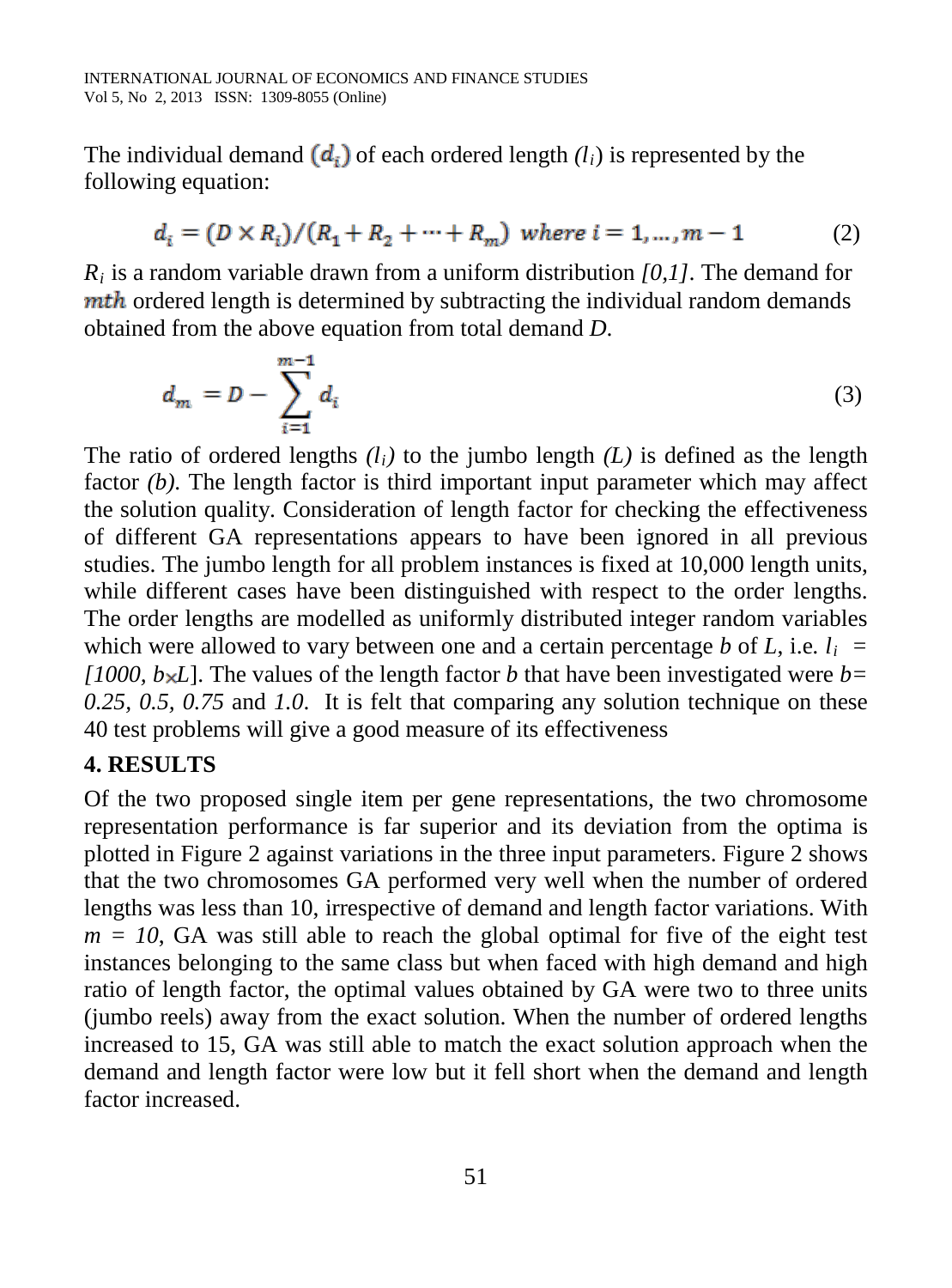

**Figure 2: GA Performance against Three Input Variables**

### **5. DISCUSSION**

Two different genetic representations were tested against several classes of cutting stock problem and it is noted that because of fewer number of genes, the two chromosome representation performed better than the single chromosome representation. With smaller problems ( $m \leq 5$  and  $\tilde{d} = 10$ ), their performance was similar but as the length of chromosome increased, the single chromosome GA started yielding poor results because of the involvement of the genetic operators with a greater number of genes. This suggests that the grouping GA introduced by Hinterding & Khan [\(1995\)](#page-9-3) and further transformed by Peng & Chu [\(2010\)](#page-9-7) into a two chromosome representation is likely to perform better because of its much reduced size

The comparison between the exact and approximate solution obtained by genetic algorithms also gives us confidence that GA is a good choice to solve CSP variants against certain classes of input data. For example, in this study, if the number of ordered lengths is equal to or less than ten, the proposed representation is likely to perform as well as the exact solution technique with an ability to tackle the complexities of CSP variants.

# **6. CONCLUSION**

The classical cutting stock problem is best solved with the help of column generation or branch and price algorithms but the real world scenarios often involve non-linearities and added complexities which can only be captured by variants of cutting stock problem. Application of exact solution approaches is limited in such scenarios where approximate methods such as heuristics and metaheuristics can give good solutions. However, the optimality of solutions is not guaranteed because the global optimum is unknown. For such instances, applying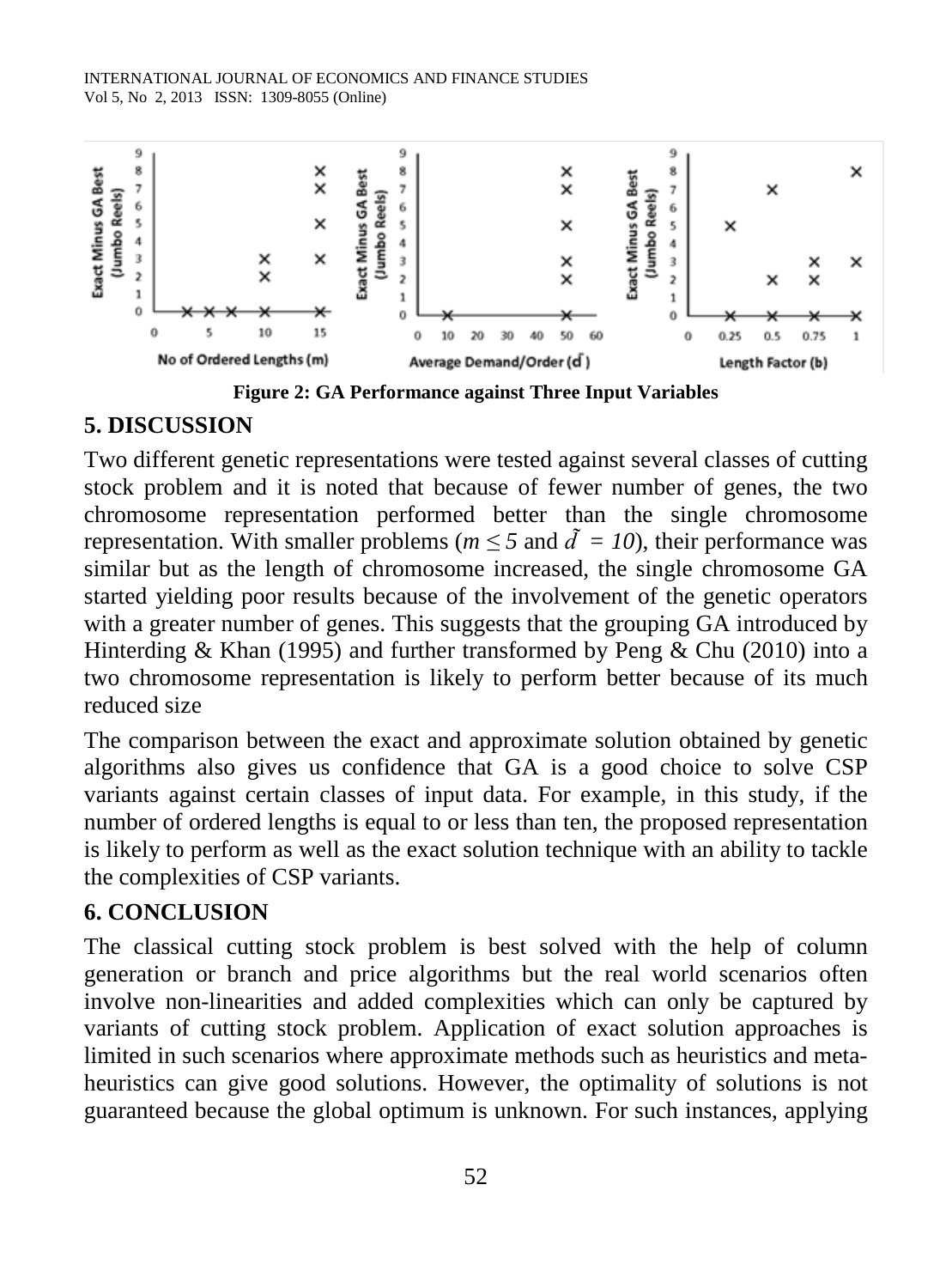the approximate method to the classical cutting stock problem with a readily available exact solution will help us determine the performance of the approximate method for a bigger and more complex CSP variant. This is particularly valid when genetic algorithm is chosen as the approximate solution technique because it has been shown in this paper that different genetic representations result in dissimilar performances.

### **BIBLIOGRAPHY**

- <span id="page-8-5"></span>Araujo, S. A., Constantino, A. A., & Poldi, K. C. (2011). An evolutionary algorithm for the one-dimensional cutting stock problem. *International Transactions in Operational Research, 18*, 115-127.
- <span id="page-8-3"></span>Becceneri, J., Yanasse, H., & Soma, N. (2004). A method for solving the minimization of the maximum number of open stacks problem within a cutting process. *Computers & operations research, 31*(14), 2315-2332.
- <span id="page-8-0"></span>Chen, C., Hart, S., & Tham, W. (1996). A simulated annealing heuristic for the one-dimensional cutting stock problem. *European journal of operational research, 93*(3), 522-535.
- <span id="page-8-8"></span>Chiong, R., & Beng, O. K. (2007). A comparison between Genetic algorithms and Evolutionary Programming based on Cutting Stock Problem. *Engineering Letters, 14:1*.
- <span id="page-8-6"></span>Falkenauer, E. (1996). A hybrid grouping genetic algorithm for bin packing. *Journal of Heuristics, 2*(1), 5-30. doi: 10.1007/bf00226291
- <span id="page-8-4"></span>Foerster, H., & Wascher, G. (1998). Simulated annealing for order spread minimization in sequencing cutting patterns. *European journal of operational research, 110*(2), 272-281.
- <span id="page-8-1"></span>Foerster, H., & Wascher, G. (2000). Pattern reduction in one-dimensional cutting stock problems. *International journal of production research, 38*(7), 1657- 1676.
- <span id="page-8-9"></span>Gau, T., & Wascher, G. (1995). CUTGEN1: A problem generator for the standard one-dimensional cutting stock problem. *European journal of operational research, 84*(3), 572-579.
- <span id="page-8-7"></span>Gen M., & Cheng, R. (2000). Combinitorial Optimzation Problems *Genetic Algorithms and Engineering Optimization* (pp. 53-96). New York: John Wiley & Sons, Inc.
- <span id="page-8-2"></span>Golfeto, R., Moretti, A. , & Neto, L. (2009). A genetic symbiotic algorithm applied to the one-dimensional cutting stock problem. *Advanced Modeling and OPtimization, 11*(4), 473-501.